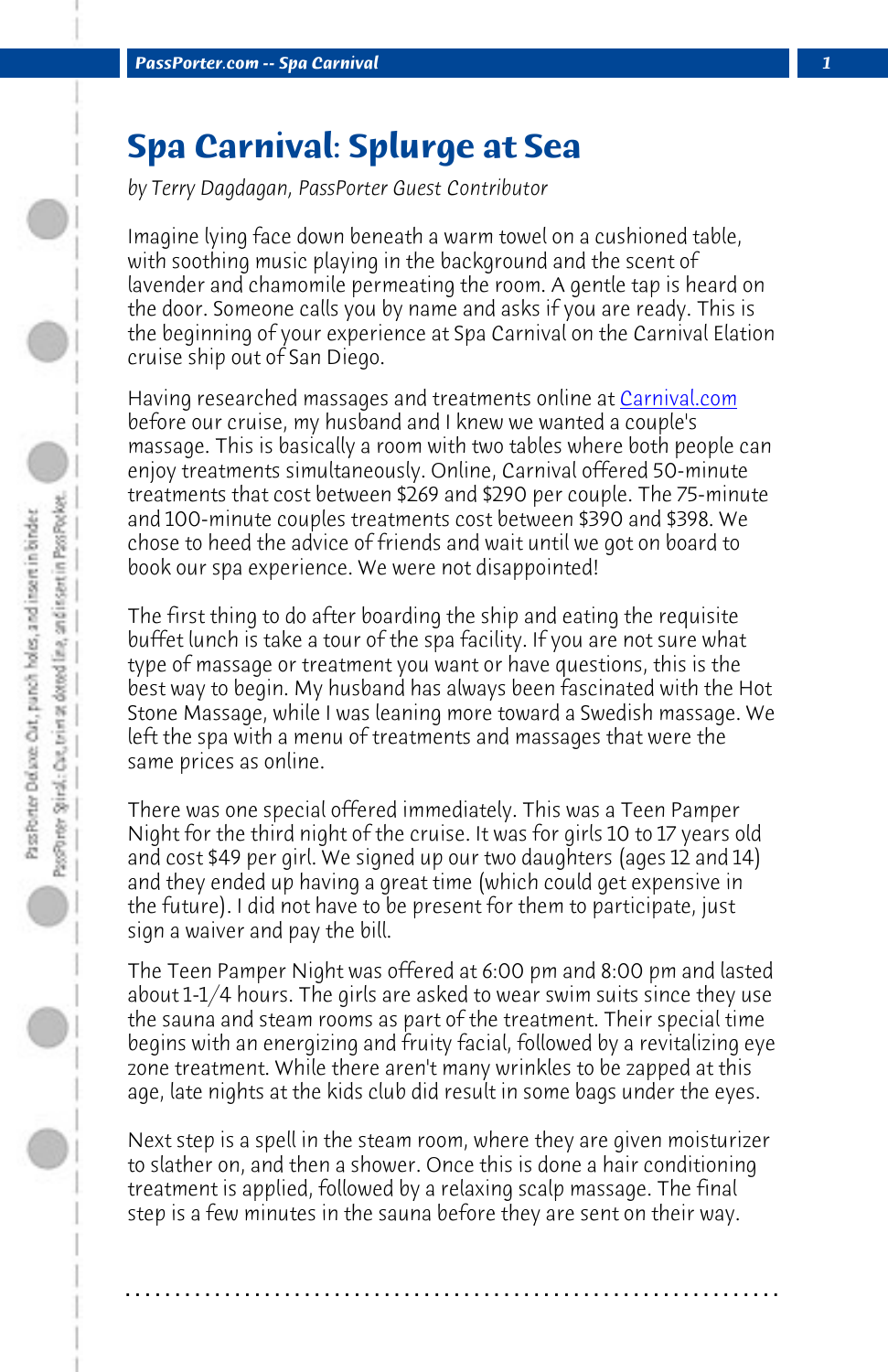This was definitely the highlight of both our daughters' cruise and well worth the money. The second morning of the cruise we adults found our perfect treatment -- a 75-minute Top 2 Toe special for \$139 each. We could even do this as a couples treatment. It consisted of a full body Swedish massage and spa facial, with complimentary scalp, foot and ankle massages.

When we showed up for our appointment, we were greeted by name and shown into a comfortable waiting room to enjoy ice water or hot tea. We did this while filling out waivers and health concern forms identifying items we'd like the masseuse to focus on during treatment. Much to my husband's delight we were then greeted by our masseuses, Nympha and Rochelle (not a mustachioed Helga with rippling muscles that would shame a professional body builder).

Both of our masseuses were very in tune with our needs and constantly checked throughout the massage to make sure the pressure was just right and never became uncomfortable. The treatment ends with a scalp massage. A quiet chime is sounded to signal the end of the treatment. Nympha and Rochelle stepped out to give us a few minutes to relax and get dressed. They returned ten minutes later with a cold glass of water for each of us.

After our water we were nudged back into reality as we were presented with the bill for signature. It is refreshing to see that a tip is not automatically added on like so many other services on the ship. This way you can tip according to the service given, which in this case was excellent!

Another bonus of booking on the ship, as opposed to before the cruise, is the additional specials offered to repeat customers. My husband had mentioned to Rochelle that he wanted to try the Aroma Hot Stone Massage. The spa offered us a 55-minute Aroma Hot Stone Massage for \$99 each, and we were able to also schedule this as a couples massage. This massage is usually offered for \$149 per person, so this was a huge savings for us. An additional bonus is that we were able to schedule it with the same masseuses.

Two days later when we showed up for our appointment we were warmly greeted by Nympha and Rochelle and led to the same room. The hot stones are first placed at points on the back on top of the towels, while the masseuse begins the massage. Throughout the 55 minutes the stones are incorporated into the massage with warm, aromatic oils, as well as placed directly on the skin as you grow accustomed to them.

I went into this treatment with a fear of having scorching rocks placed

**. . . . . . . . . . . . . . . . . . . . . . . . . . . . . . . . . . . . . . . . . . . . . . . . . . . . . . . . . . . . . . . . . .**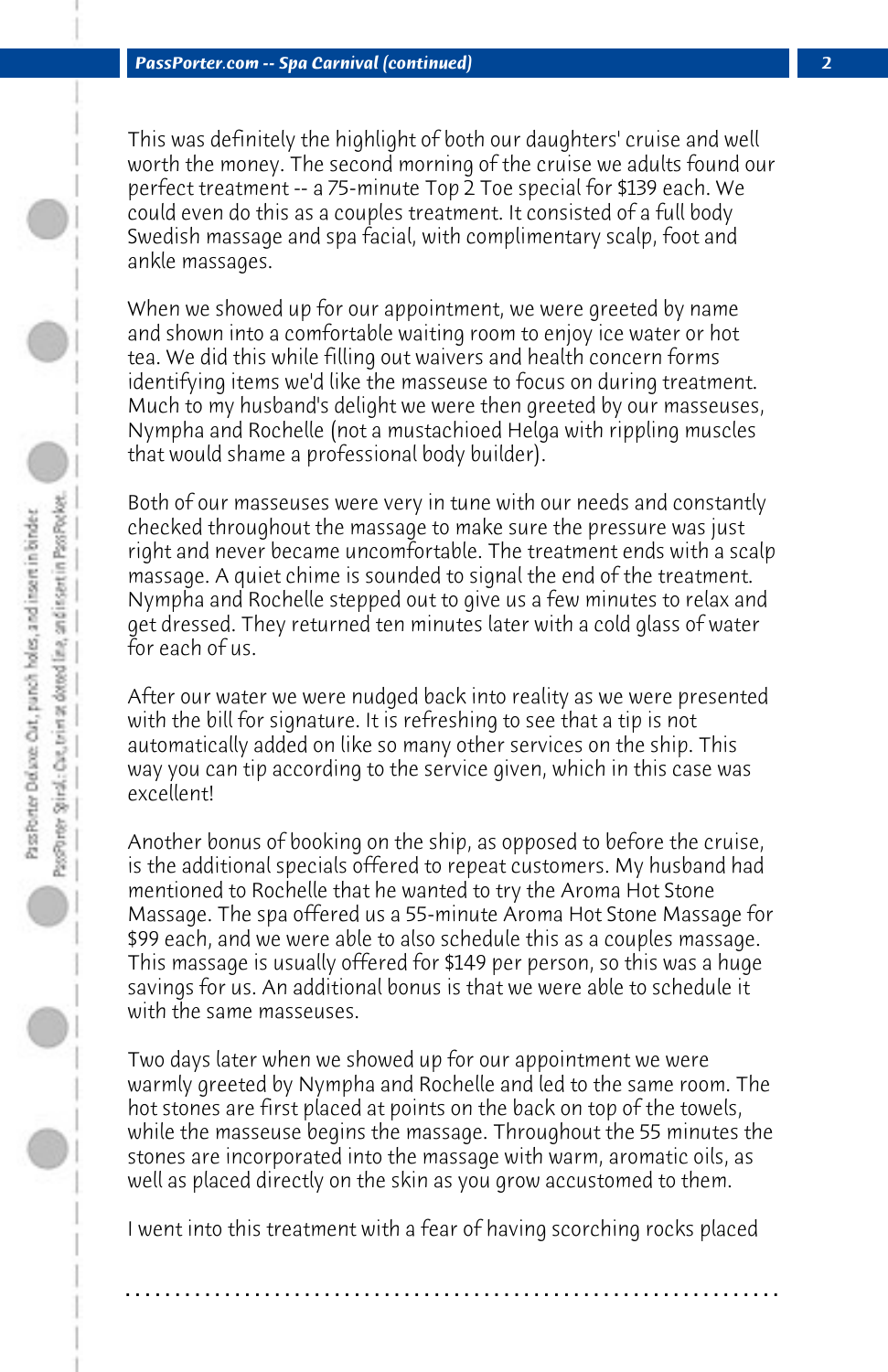on my body accompanied by the smell of burning flesh. I was happily surprised that this was not the case! The use of the hot stones is very soothing, especially with the warm oils. Every part of your body from the fingers to the toes is massaged and soothed.

Treatment ends the same way with the sound of a tiny chime signaling it is over. Knowing that this is coming, I was a little on edge expecting it to finish all too soon. Happily, with both treatments, it is just the right length of time. Some of the nitty-gritty about the spa treatments is to be sure to allow yourself plenty of time to get back, if you schedule one on a shore day. There is a 50% cancellation fee if you cancel on less than 24 hours notice.

Every day presents a list of different specials offered at the spa. Spa Carnival is also a full service salon. Hair and nail services are offered, including manicures and pedicures and various types of shaves for men. The last two days of the cruise offered some wonderful salon treatment packages to choose from ranging from \$75 for a Formal Night Special up to \$180 for hair coloring.

If you like to relax on your cruise (and who doesn't!) this is the way to go. As with any cruise, sign and sail accounts can creep up on you. Just keep track of your spending and stick to your budget. We don't normally take shore excursions ourselves, so this was our pre-planned splurge for the trip. It was worth every penny! Spa Carnival offered something for everyone in our family, and we were not disappointed.

*About The Author: Terry Dagdagan is an occasional contributor to the PassPorter Newsletter. She and her family have been DVC members since 2000. They are looking forward to a Walt Disney World trip this summer and a cruise on the new Disney Dream in June 2011.*

*Article last updated: 02/11/2010*

*View the latest version online at: http://www.passporter.com/articles/spa-carnival-cruise-line.html*

*Copyright by Terry Dagdagan. All rights reserved under International and Pan-American Copyright Conventions. No part of this publication may be stored in a retrieval system or transmitted in any form by any means electronic, mechanical, photocopying, recording, scanning, or otherwise, except as permitted under sections 107 or 108 of the 1976 United States Copyright Act. Resale of this guide is strictly prohibited without the copyright holder's permission. If you purchased this publication from someone other than PassPorter Travel Press, please call 877-929-3273.*

**. . . . . . . . . . . . . . . . . . . . . . . . . . . . . . . . . . . . . . . . . . . . . . . . . . . . . . . . . . . . . . . . . .**